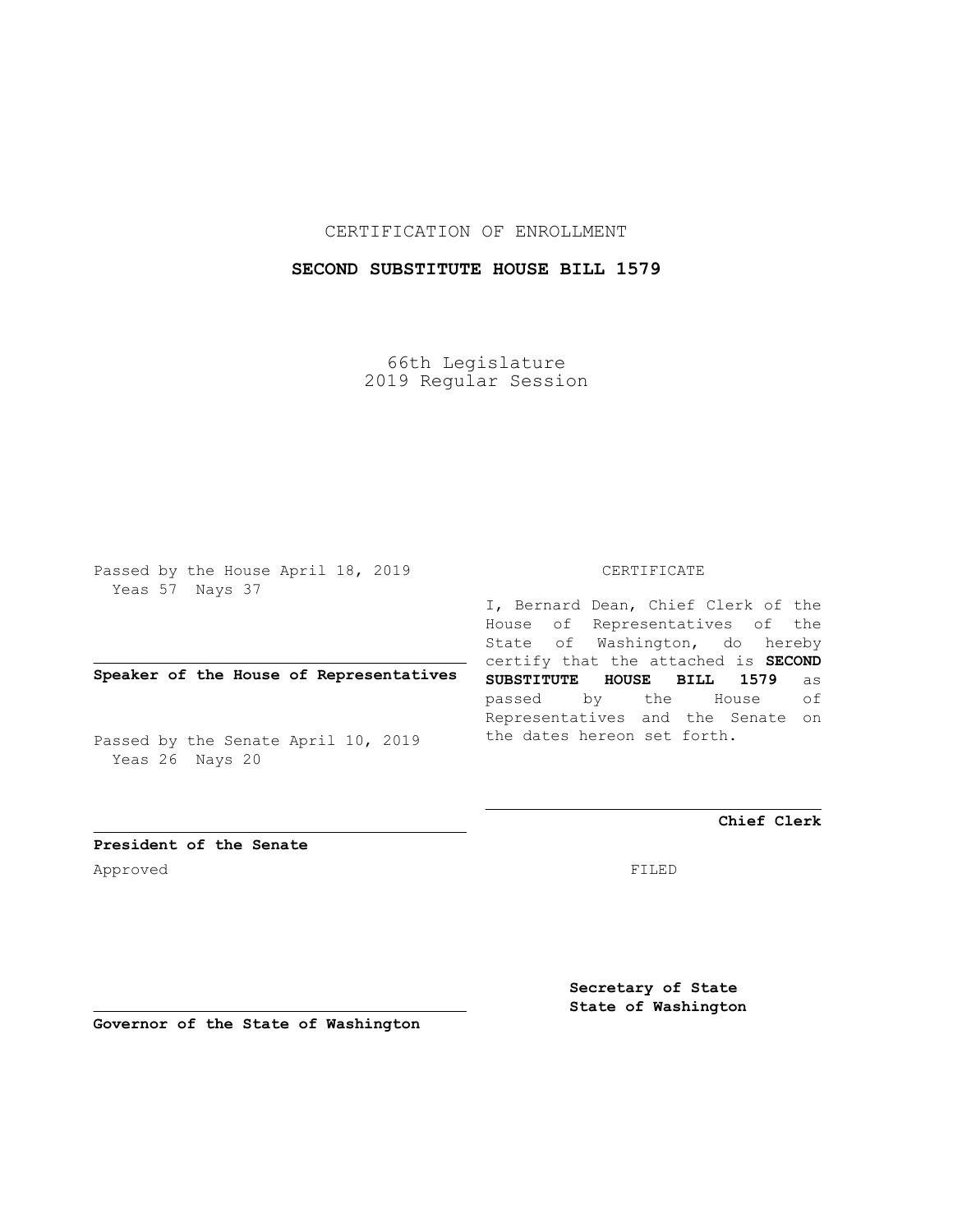## **SECOND SUBSTITUTE HOUSE BILL 1579**

AS AMENDED BY THE SENATE

Passed Legislature - 2019 Regular Session

## **State of Washington 66th Legislature 2019 Regular Session**

**By** House Appropriations (originally sponsored by Representatives Fitzgibbon, Peterson, Lekanoff, Doglio, Macri, Stonier, Tharinger, Stanford, Jinkins, Robinson, Pollet, Valdez, Cody, Kloba, Slatter, Frame, and Davis; by request of Office of the Governor)

 AN ACT Relating to implementing recommendations of the southern resident killer whale task force related to increasing chinook abundance; amending RCW 77.32.010 and 43.21B.110; adding a new section to chapter 77.08 RCW; adding new sections to chapter 77.55 RCW; adding a new section to chapter 43.23 RCW; creating a new section; repealing RCW 77.55.141 and 77.55.291; prescribing 7 penalties; and providing an expiration date.

8 BE IT ENACTED BY THE LEGISLATURE OF THE STATE OF WASHINGTON:

 NEW SECTION. **Sec. 1.** (1) The legislature finds that the population of southern resident killer whales has declined in recent years and currently stands at a thirty-year low of seventy-four 12 animals.

 (2) The governor convened the southern resident killer whale task force after the 2018 legislative session to study and identify actions that could be taken to help sustain and recover this important species. In the course of its work, the task force found 17 that chinook salmon compose the largest portion of the whales' diet, 18 and are therefore critical to the recovery of the species. Further, several runs of chinook salmon in Washington state are listed under the federal endangered species act, making chinook recovery all the 21 more urgent.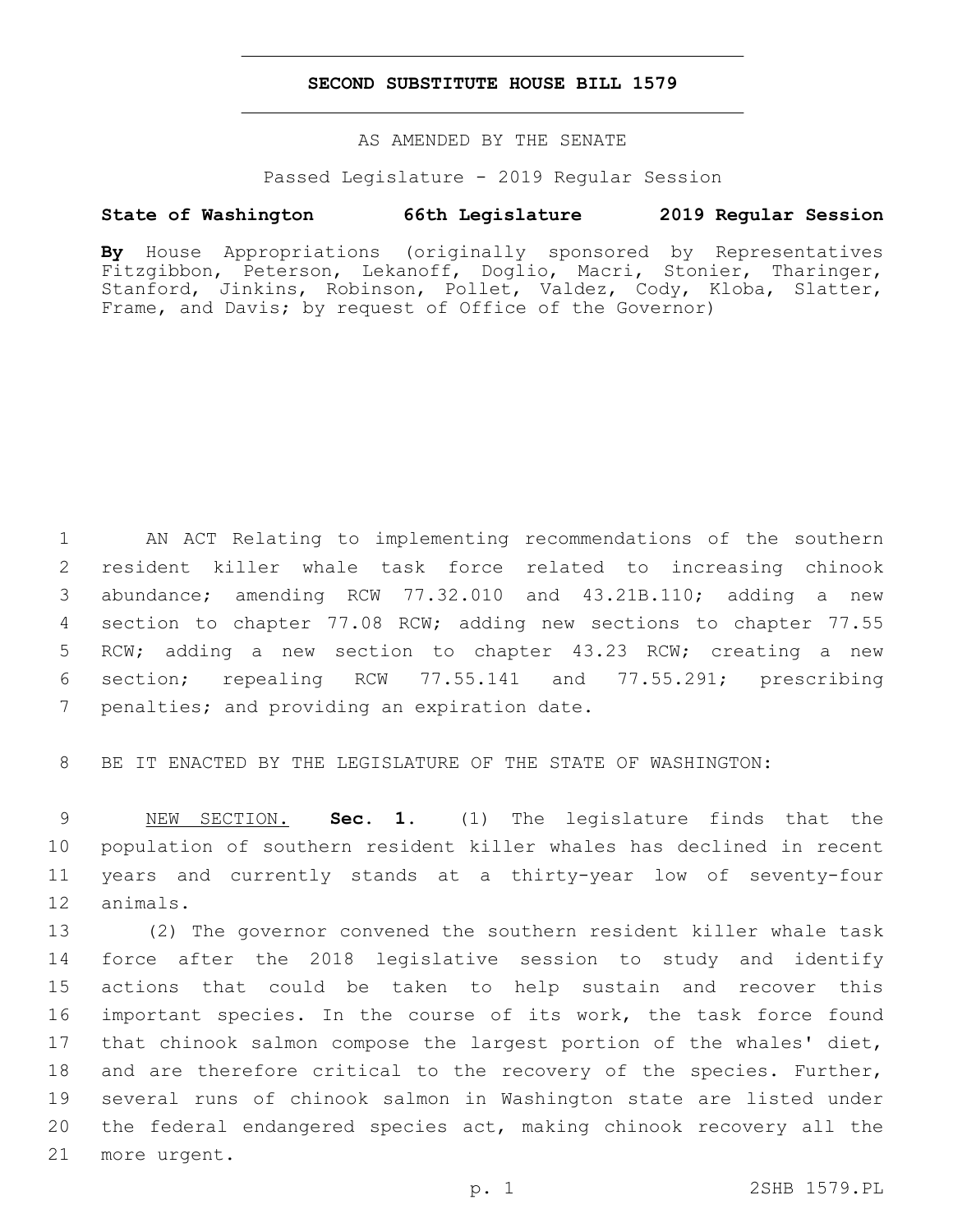(3) The task force identified four overarching southern resident killer whale recovery goals and adopted several recommendations for specific actions under each goal. Goal one identified by the task force is to increase chinook abundance, and actions under that goal relate to habitat protection, protection of chinook prey, such as forage fish, and reducing impacts of nonnative chinook predators.

 (4) To address the need identified by the task force to increase chinook abundance, the legislature intends to take initial, important steps consistent with recommendations made by the governor's southern 10 resident killer whale task force.

 NEW SECTION. **Sec. 2.** A new section is added to chapter 77.08 12 RCW to read as follows:

 The commission shall adopt rules to liberalize bag limits for bass, walleye, and channel catfish in all anadromous waters of the state in order to reduce the predation risk to salmon smolts.

 **Sec. 3.** RCW 77.32.010 and 2014 c 48 s 26 are each amended to 17 read as follows:

 (1) Except as otherwise provided in this chapter or department rule, a recreational license issued by the director is required to hunt, fish, or take wildlife or seaweed. A recreational fishing or 21 shellfish license is not required for carp, freshwater smelt, and crawfish, and a hunting license is not required for bullfrogs.

 (2) A pass or permit issued under RCW 79A.80.020, 79A.80.030, or 79A.80.040 is required to park or operate a motor vehicle on a recreation site or lands, as defined in RCW 79A.80.010.

 (3) The commission may, by rule, indicate that a fishing permit issued to a nontribal member by the Colville Tribes shall satisfy the license requirements in subsection (1) of this section on the waters of Lake Rufus Woods and on the north shore of Lake Rufus Woods, and that a Colville Tribes tribal member identification card shall satisfy the license requirements in subsection (1) of this section on 32 all waters of Lake Rufus Woods.

 NEW SECTION. **Sec. 4.** A new section is added to chapter 77.55 34 RCW to read as follows:

 (1) A person proposing construction or other work landward of the ordinary high water line that will use, divert, obstruct, or change the natural flow or bed of state waters shall submit a permit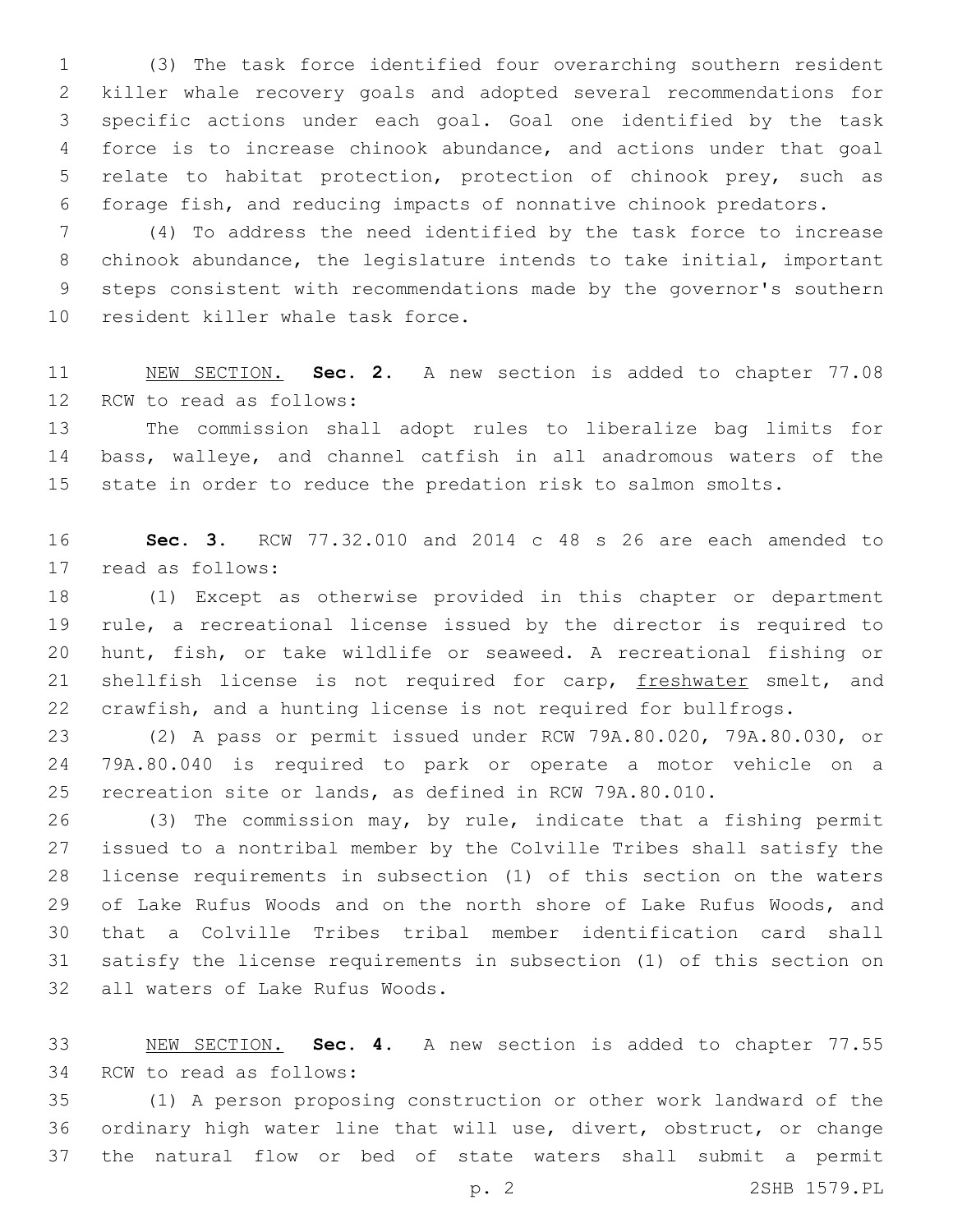application to the department. However, if a person is unsure about whether the work requires a permit, they may request a preapplication determination from the department. The department must evaluate the proposed work and determine if the work is a hydraulic project and, if so, whether a permit from the department is required to ensure 6 adequate protection of fish life.

 (2) The preapplication determination request must be submitted through the department's online permitting system and must contain:

9 (a) A description of the proposed project;

(b) A map showing the location of the project site; and

 (c) Preliminary plans and specifications of the proposed 12 construction or work, if available.

 (3) The department shall provide tribes and local governments a seven calendar day review and comment period. The department shall consider all applicable written comments received before issuing a 16 determination.

 (4) The department shall issue a written determination, including the rationale for the decision, within twenty-one calendar days of 19 receiving the request.

 (5) Determinations made according to the provisions of this section are not subject to the requirements of chapter 43.21C RCW.

 NEW SECTION. **Sec. 5.** A new section is added to chapter 77.55 23 RCW to read as follows:

 (1) When the department determines that a violation of this 25 chapter, or of any of the rules that implement this chapter, has occurred or is about to occur, it shall first attempt to achieve voluntary compliance. The department shall offer information and technical assistance to the project proponent, identifying one or more means to accomplish the project proponent's purposes within the framework of the law. The department shall provide a reasonable timeline to achieve voluntary compliance that takes into consideration factors specific to the violation, such as the complexity of the hydraulic project, the actual or potential harm to fish life or fish habitat, and the environmental conditions at the 35 time.

 (2) If a person violates this chapter, or any of the rules that 37 implement this chapter, or deviates from a permit, the department may issue a notice of correction in accordance with chapter 43.05 RCW, a notice of violation in accordance with chapter 43.05 RCW, a stop work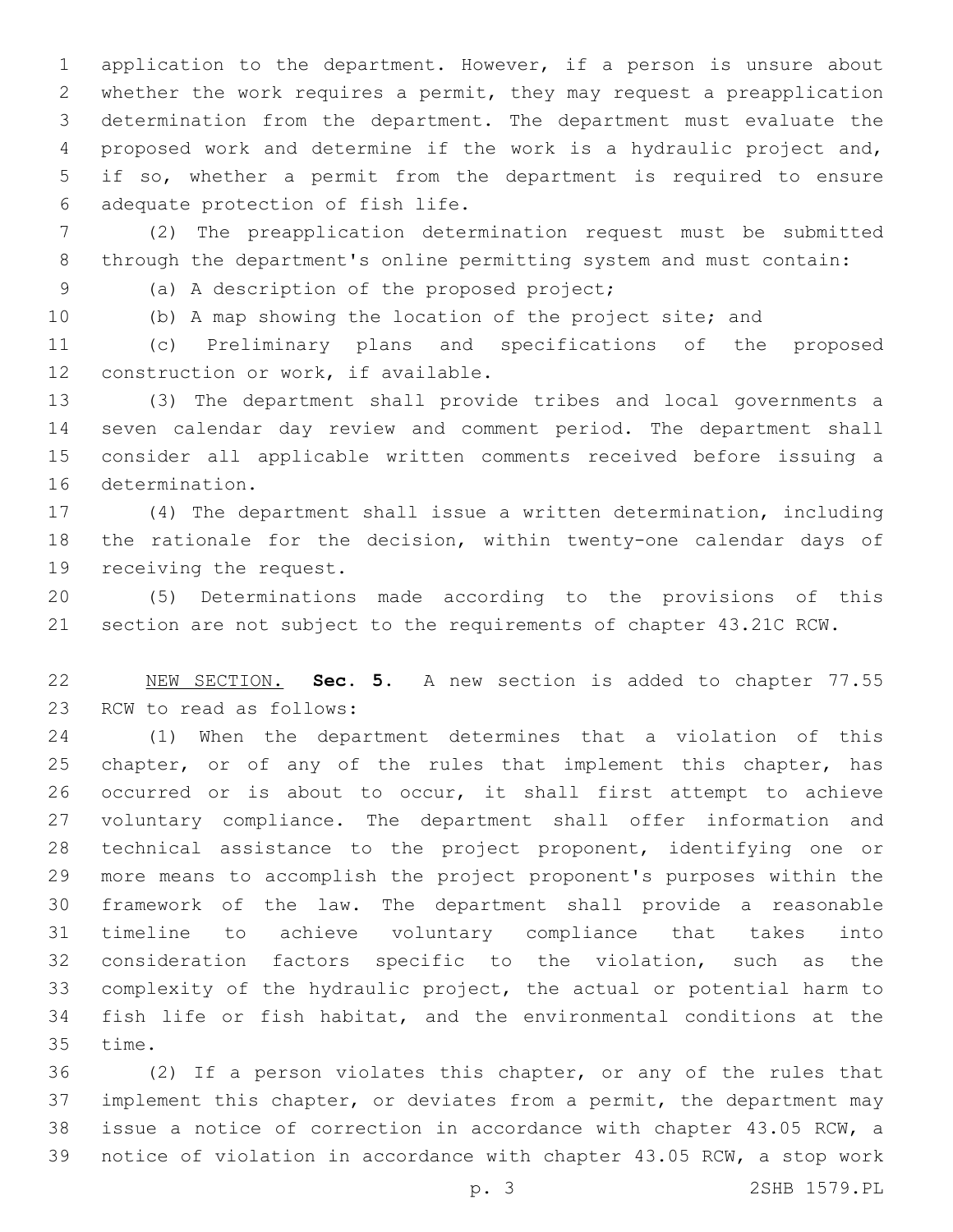order, a notice to comply, or a notice of civil penalty as authorized by law and subject to chapter 43.05 RCW and RCW 34.05.110.

 (3) For purposes of this section, the term "project proponent" means a person who has applied for a hydraulic project approval, a person identified as an authorized agent on an application for a hydraulic project approval, a person who has obtained a hydraulic project approval, or a person who undertakes a hydraulic project 8 without a hydraulic project approval.

 (4) This section does not apply to a project, or to that portion of a project, that has received a forest practices hydraulic project permit from the department of natural resources pursuant to chapter 12 76.09 RCW.

 NEW SECTION. **Sec. 6.** A new section is added to chapter 77.55 14 RCW to read as follows:

 (1) The department may serve upon a project proponent a stop work order, which is a final order of the department, if:

 (a) There is any severe violation of this chapter or of the rules implementing this chapter or there is a deviation from the hydraulic project approval that may cause significant harm to fish life; and

 (b) Immediate action is necessary to prevent continuation of or to avoid more than minor harm to fish life or fish habitat.

(2)(a) The stop work order must set forth:22

 (i) A description of the condition that is not in compliance and the text of the specific section or subsection of this chapter or the 25 rules that implement this chapter;

(ii) A statement of what is required to achieve compliance;

(iii) The date by which the department requires compliance;

 (iv) Notice of the means to contact any technical assistance 29 services provided by the department or others;

 (v) Notice of when, where, and to whom the request to extend the time to achieve compliance for good cause may be filed with the 32 department; and

33 (vi) The right to an appeal.

 (b) A stop work order may require that any project proponent stop all work connected with the violation until corrective action is taken. A stop work order may also require that any project proponent take corrective action to prevent, correct, or compensate for adverse 38 impacts to fish life and fish habitat.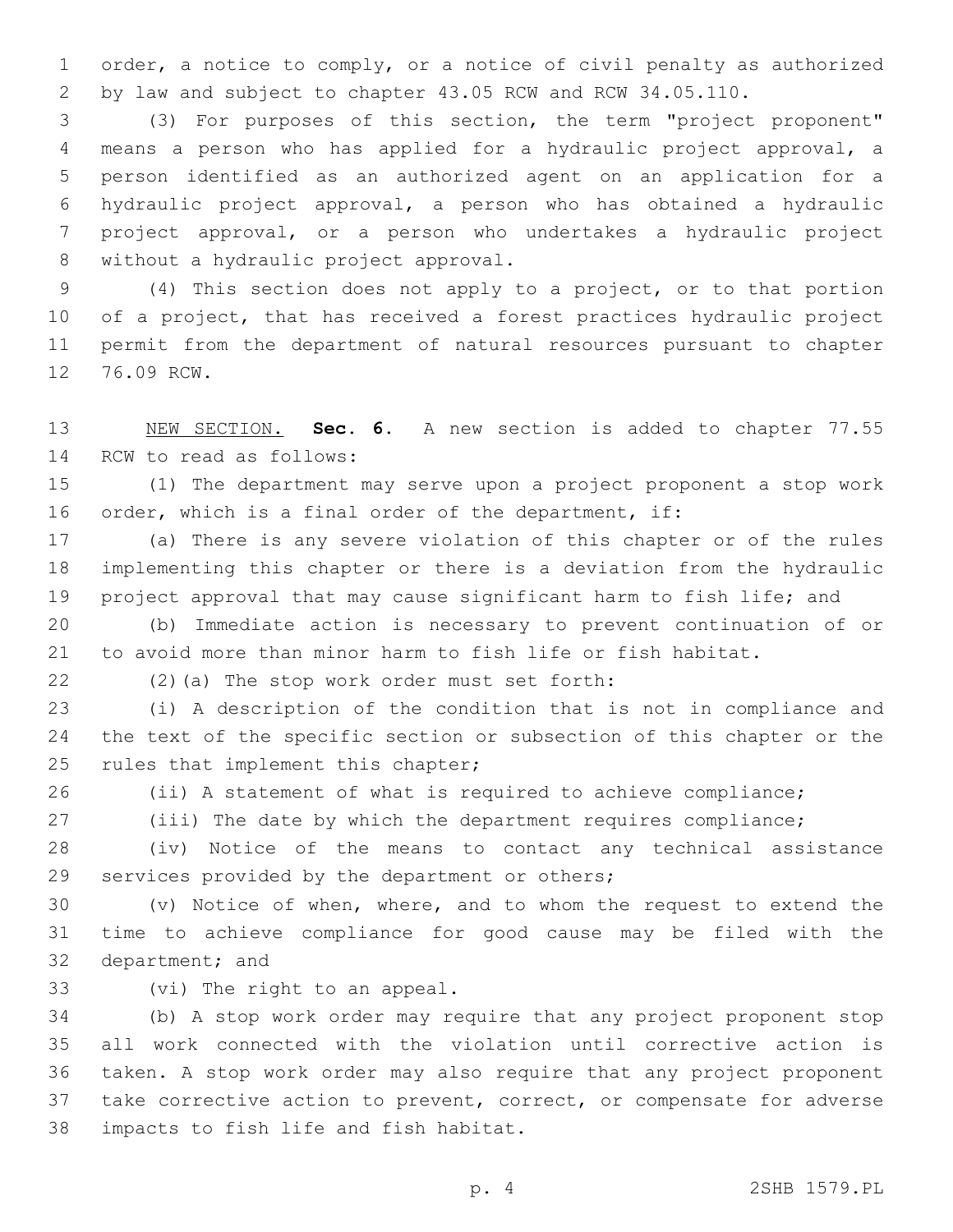(c) A stop work order must be authorized by senior or executive department personnel. The department shall initiate rule making to identify the appropriate level of senior and executive level staff approval for these actions based on the level of financial effect on the violator and the scope and scale of the impact to fish life and 6 habitat.

 (3) Within five business days of issuing the stop work order, the department shall mail a copy of the stop work order to the last known address of any project proponent, to the last known address of the owner of the land on which the hydraulic project is located, and to the local jurisdiction in which the hydraulic project is located. The department must take all measures reasonably calculated to ensure that the project proponent actually receives notice of the stop work 14 order.

 (4) Issuance of a stop work order may be informally appealed by a project proponent who was served with the stop work order or who received a copy of the stop work order from the department, or by the owner of the land on which the hydraulic project is located, to the department within thirty days from the date of receipt of the stop work order. Requests for informal appeal must be filed in the form and manner prescribed by the department by rule. A stop work order that has been informally appealed to the department is appealable to the board within thirty days from the date of receipt of the 24 department's decision on the informal appeal.

 (5) The project proponent who was served with the stop work order 26 or who received a copy of the stop work order from the department, or the owner of the land on which the hydraulic project is located, may commence an appeal to the board within thirty days from the date of receipt of the stop work order. If such an appeal is commenced, the proceeding is an adjudicative proceeding under the administrative procedure act, chapter 34.05 RCW. The recipient of the stop work order must comply with the order of the department immediately upon being served, but the board may stay, modify, or discontinue the order, upon motion, under such conditions as the board may impose.

 (6) This section does not apply to a project, or to that portion of a project, that has received a forest practices hydraulic project permit from the department of natural resources pursuant to chapter 38 76.09 RCW.

 (7) For the purposes of this section, "project proponent" has the same meaning as defined in section 5(3) of this act.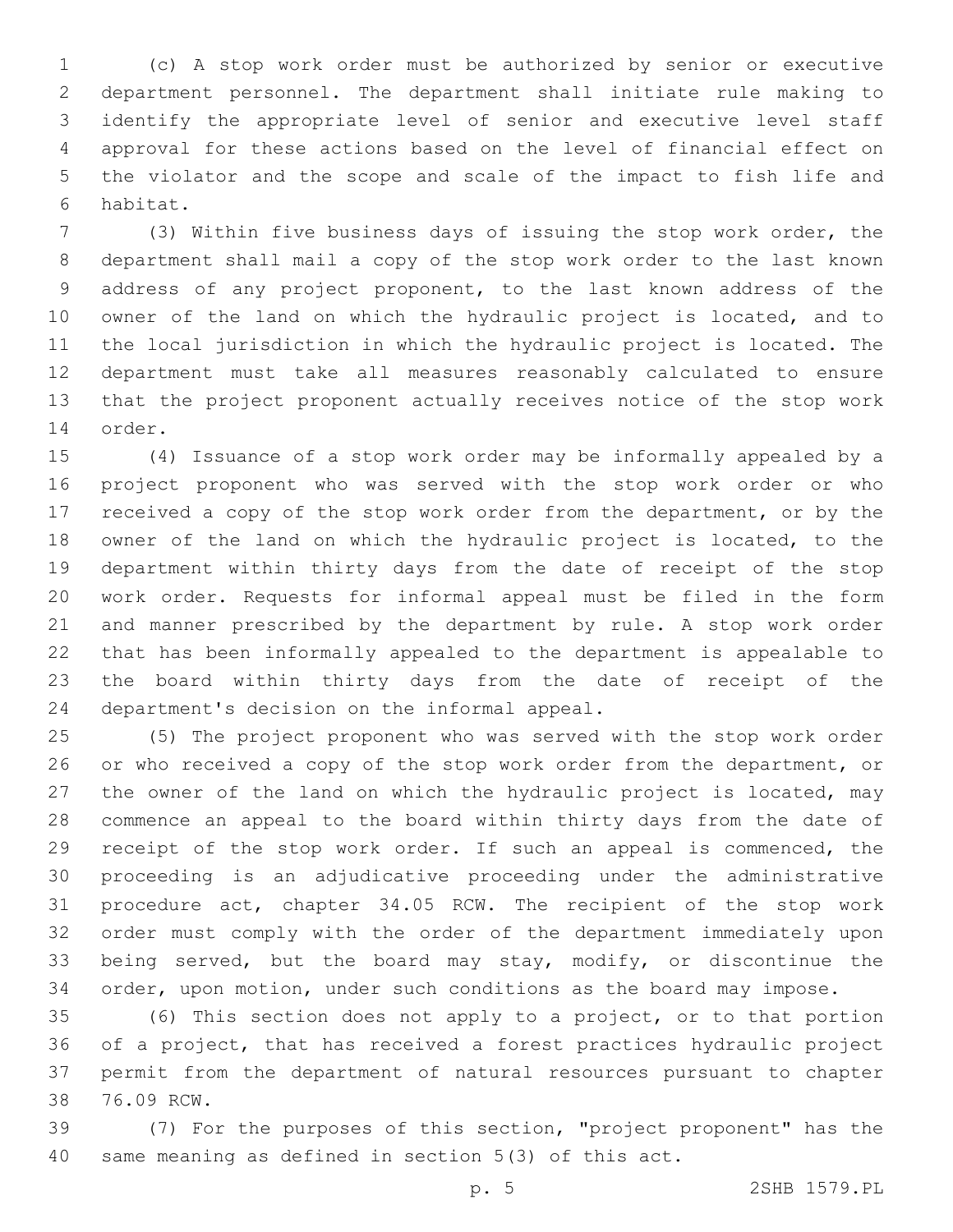NEW SECTION. **Sec. 7.** A new section is added to chapter 77.55 2 RCW to read as follows:

 (1)(a) If a violation of this chapter or of the rules implementing this chapter, a deviation from the hydraulic project approval, damage to fish life or fish habitat, or potential damage to fish life or fish habitat, has occurred and the department determines that a stop work order is unnecessary, the department may issue and serve upon a project proponent a notice to comply, which must clearly 9 set forth:

 (i) A description of the condition that is not in compliance and the text of the specific section or subsection of this chapter or the 12 rules that implement this chapter;

(ii) A statement of what is required to achieve compliance;

 (iii) The date by which the department requires compliance to be 15 achieved:

 (iv) Notice of the means to contact any technical assistance 17 services provided by the department or others;

 (v) Notice of when, where, and to whom a request to extend the time to achieve compliance for good cause may be filed with the 20 department; and

21 (vi) The right to an appeal.

 (b) The notice to comply may require that any project proponent take corrective action to prevent, correct, or compensate for adverse 24 impacts to fish life or fish habitat.

 (2) Within five business days of issuing the notice to comply, the department shall mail a copy of the notice to comply to the last known address of any project proponent, to the last known address of the owner of the land on which the hydraulic project is located, and to the local jurisdiction in which the hydraulic project is located. The department must take all measures reasonably calculated to ensure that the project proponent actually receives notice of the notice to comply.32

 (3) Issuance of a notice to comply may be informally appealed by a project proponent who was served with the notice to comply or who 35 received a copy of the notice to comply from the department, or by the owner of the land on which the hydraulic project is located, to the department within thirty days from the date of receipt of the notice to comply. Requests for informal appeal must be filed in the form and manner prescribed by the department by rule. A notice to comply that has been informally appealed to the department is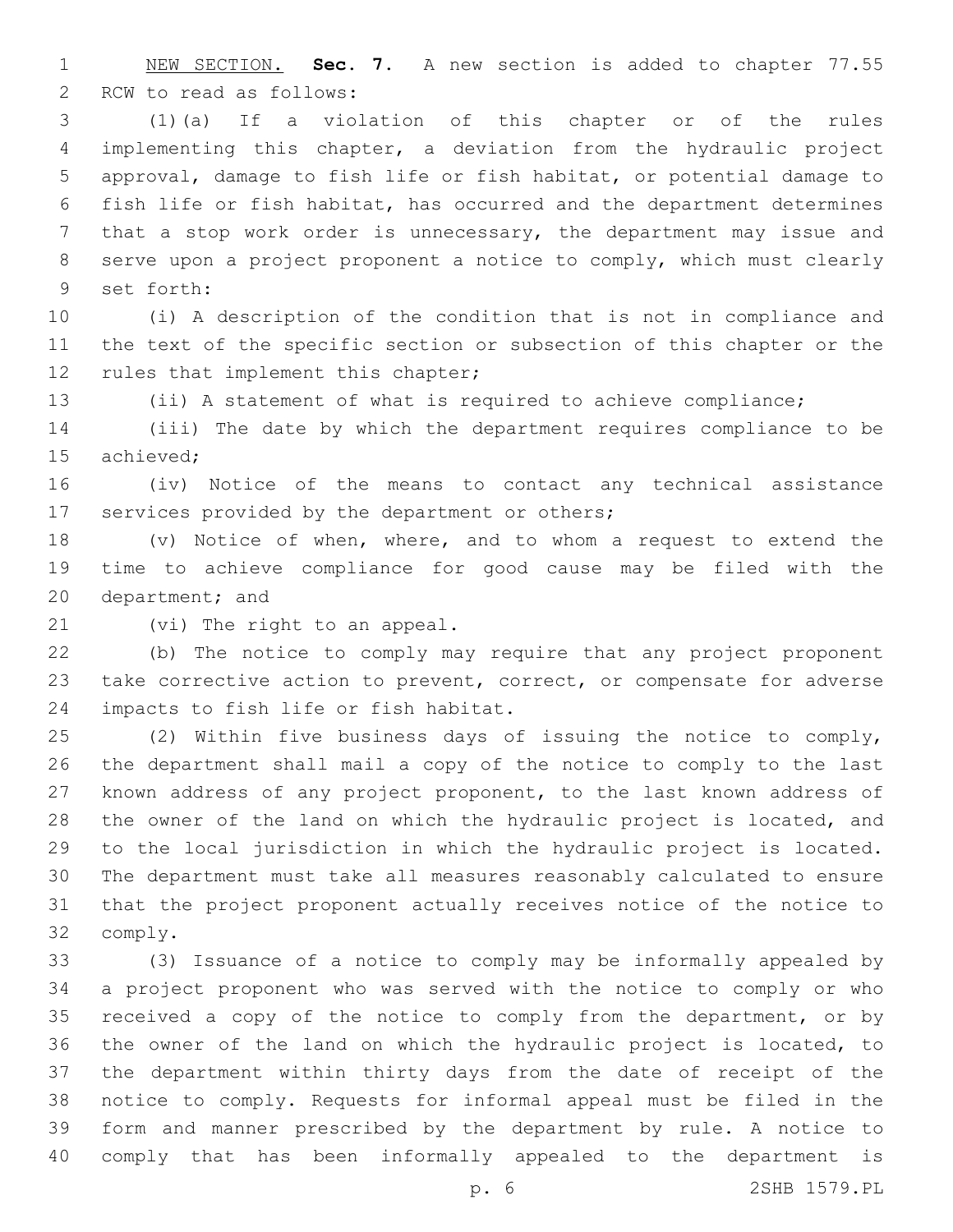appealable to the board within thirty days from the date of receipt of the department's decision on the informal appeal.

 (4) The project proponent who was served with the notice to comply, the project proponent who received a copy of the notice to comply from the department, or the owner of the land on which the hydraulic project is located may commence an appeal to the board within thirty days from the date of receipt of the notice to comply. If such an appeal is commenced, the proceeding is an adjudicative proceeding under the administrative procedure act, chapter 34.05 RCW. The recipient of the notice to comply must comply with the notice to 11 comply immediately upon being served, but the board may stay, modify, 12 or discontinue the notice to comply, upon motion, under such 13 conditions as the board may impose.

 (5) This section does not apply to a project, or to that portion 15 of a project, that has received a forest practices hydraulic project permit from the department of natural resources pursuant to chapter 17 76.09 RCW.

 (6) For the purposes of this section, "project proponent" has the same meaning as defined in section 5(3) of this act.

 NEW SECTION. **Sec. 8.** A new section is added to chapter 77.55 21 RCW to read as follows:

 (1)(a) If section 13 of this act is enacted into law by June 30, 2019, the department may levy civil penalties of up to ten thousand dollars for every violation of this chapter or of the rules that implement this chapter. If section 13 of this act is not enacted into law by June 30, 2019, the department may levy civil penalties of up to one hundred dollars for every violation of this chapter or of the rules that implement this chapter. Each and every violation is a 29 separate and distinct civil offense.

 (b) Penalties must be authorized by senior or executive department personnel. The department shall initiate rule making to identify the appropriate level of senior and executive level staff approval for these actions based on the level of financial effect on the violator and the scope and scale of the impact to fish life and 35 habitat.

 (2) The penalty provided must be imposed by notice in writing by the department, provided either by certified mail or by personal service, to the person incurring the penalty and to the local jurisdiction in which the hydraulic project is located, describing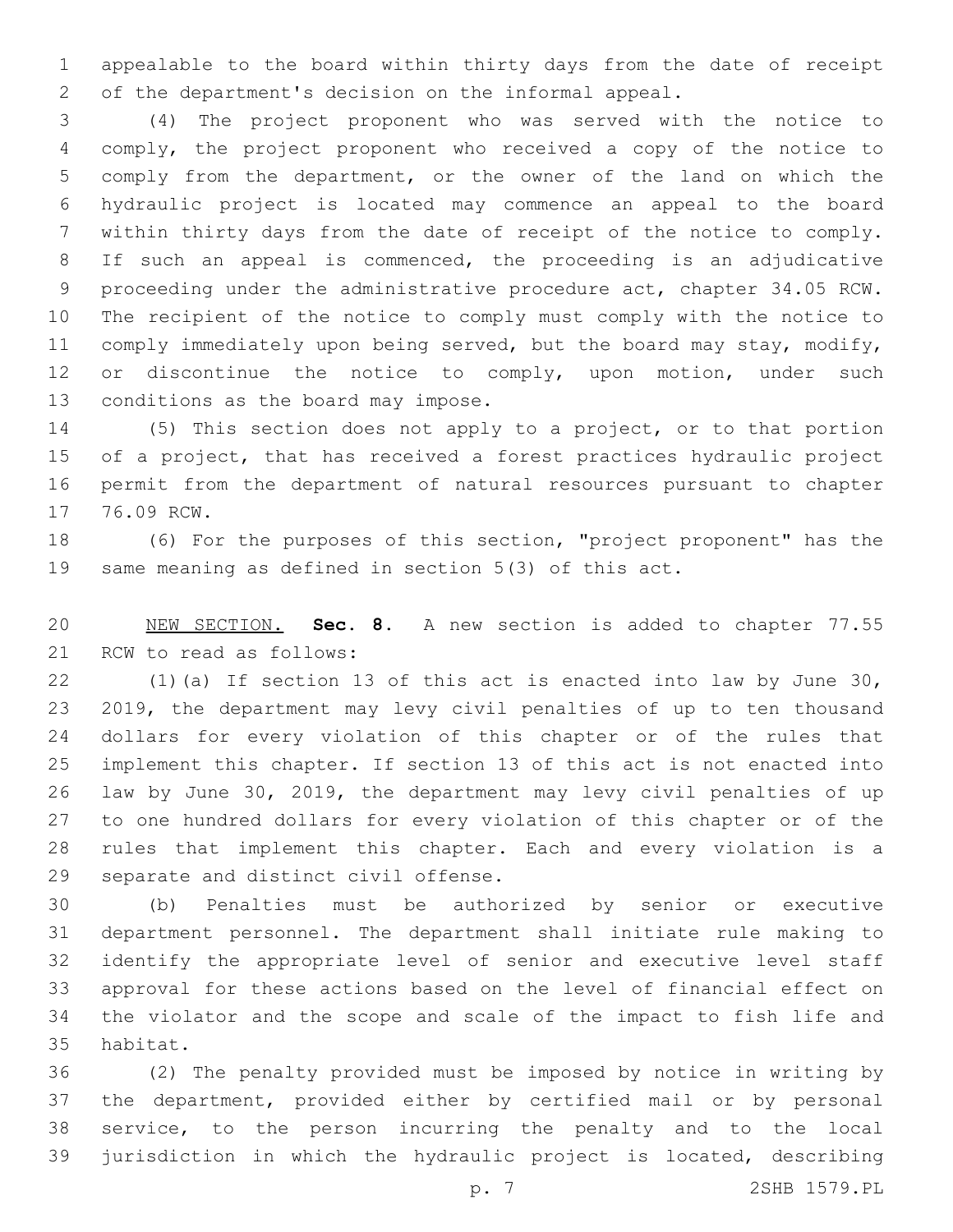the violation. The department must take all measures reasonably calculated to ensure that the project proponent actually receives notice of the notice of penalty. The civil penalty notice must set forth:4

5 (a) The basis for the penalty;

(b) The amount of the penalty; and6

 (c) The right of the person incurring the penalty to appeal the 8 civil penalty.

 (3)(a) Except as provided in (b) of this subsection, any person incurring any penalty under this chapter may appeal the penalty to the board pursuant to chapter 34.05 RCW. Appeals must be filed within thirty days from the date of receipt of the notice of civil penalty 13 in accordance with RCW 43.21B.230.

 (b) Issuance of a civil penalty may be informally appealed by the person incurring the penalty to the department within thirty days from the date of receipt of the notice of civil penalty. Requests for informal appeal must be filed in the form and manner prescribed by the department by rule. A civil penalty that has been informally appealed to the department is appealable to the board within thirty days from the date of receipt of the department's decision on the 21 informal appeal.

 (4) The penalty imposed becomes due and payable thirty days after receipt of a notice imposing the penalty unless an appeal is filed. Whenever an appeal of any penalty incurred under this chapter is 25 filed, the penalty becomes due and payable only upon completion of all review proceedings and the issuance of a final order confirming 27 the penalty in whole or in part. When the penalty becomes past due, it is also subject to interest at the rate allowed by RCW 43.17.240 29 for debts owed to the state.

 (5) If the amount of any penalty is not paid within thirty days after it becomes due and payable, the attorney general, upon the request of the director, shall bring an action in the name of the state of Washington in the superior court of Thurston county or of the county in which such a violation occurred, to recover the penalty. In all such actions, the rules of civil procedures and the rules of evidence are the same as in an ordinary civil action. The department is also entitled to recover reasonable attorneys' fees and costs incurred in connection with the penalty recovered under this section. All civil penalties received or recovered by state agency action for violations as prescribed in subsection (1) of this section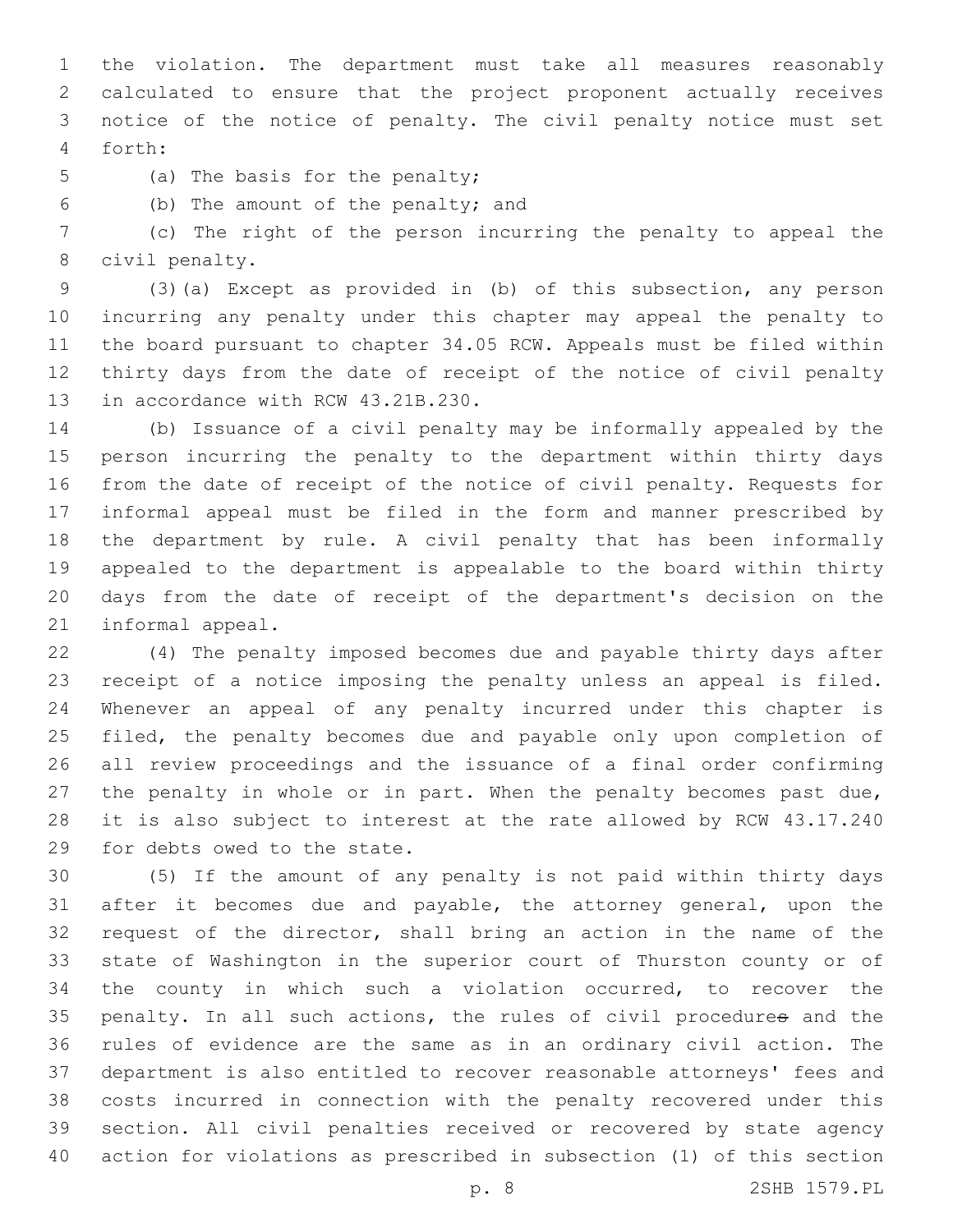must be deposited into the state's general fund. The department is authorized to retain any attorneys' fees and costs it may be awarded in connection with an action brought to recover a civil penalty issued pursuant to this section.4

 (6) The department shall adopt by rule a penalty schedule to be effective by January 1, 2020. The penalty schedule must be developed 7 in consideration of the following:

8 (a) Previous violation history;

(b) Severity of the impact on fish life and fish habitat;

 (c) Whether the violation of this chapter or of its rules was 11 intentional;

12 (d) Cooperation with the department;

 (e) Reparability of any adverse effects resulting from the 14 violation; and

 (f) The extent to which a penalty to be imposed on a person for a violation committed by another should be reduced if the person was unaware of the violation and has not received a substantial economic 18 benefit from the violation.

 (7) This section does not apply to a project, or to that portion of a project, that has received a forest practices hydraulic project permit from the department of natural resources pursuant to chapter 22 76.09 RCW.

 NEW SECTION. **Sec. 9.** A new section is added to chapter 77.55 24 RCW to read as follows:

 (1) The department may apply for an administrative inspection warrant in either Thurston county superior court or the superior court in the county in which the hydraulic project is located. The court may issue an administrative inspection warrant where:

 (a) Department personnel need to inspect the hydraulic project site to ensure compliance with this chapter or with rules adopted to 31 implement this chapter; or

 (b) Department personnel have probable cause to believe that a violation of this chapter or of the rules that implement this chapter 34 is occurring or has occurred.

 (2) This section does not apply to a project, or to that portion of a project, that has received a forest practices hydraulic project permit from the department of natural resources pursuant to chapter 38 76.09 RCW.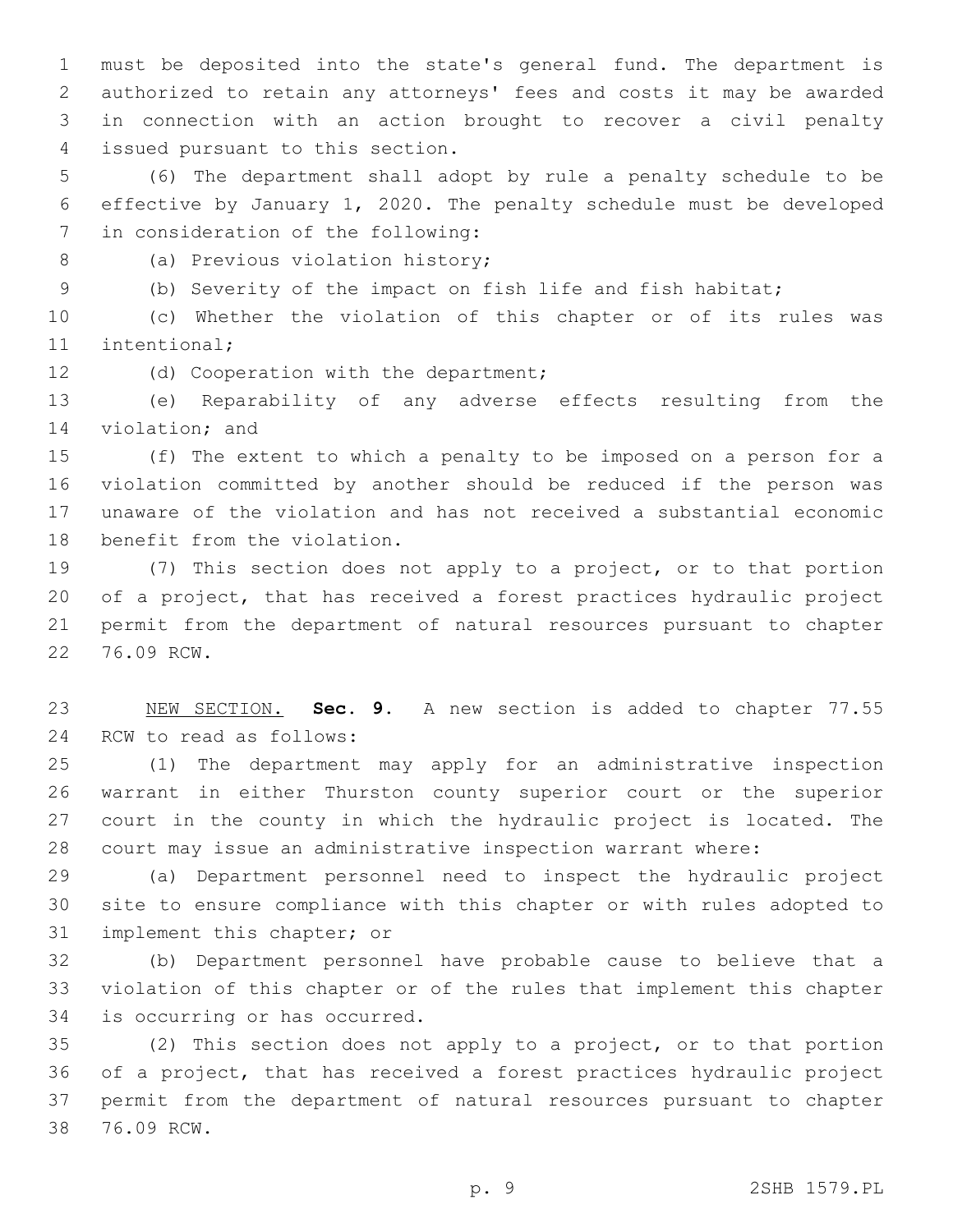NEW SECTION. **Sec. 10.** A new section is added to chapter 77.55 2 RCW to read as follows:

 (1) The department may disapprove an application for hydraulic project approval submitted by a person who has failed to comply with a final order issued pursuant to section 6 or 7 of this act or who has failed to pay civil penalties issued pursuant to section 8 of this act. Applications may be disapproved for up to one year from the issuance of a notice of intent to disapprove applications under this section, or until all outstanding civil penalties are paid and all outstanding notices to comply and stop work orders are complied with, 11 whichever is longer.

 (2) The department shall provide written notice of its intent to disapprove an application under this section to the applicant and to any authorized agent or landowner identified in the application.

 (3) The disapproval period runs from thirty days following the date of actual notice of intent or when all administrative and 17 judicial appeals, if any, have been exhausted.

 (4) Any person provided the notice may seek review from the board by filing a request for review within thirty days of the date of the 20 notice of intent to disapprove applications.

 NEW SECTION. **Sec. 11.** A new section is added to chapter 77.55 22 RCW to read as follows:

 The remedies under this chapter are not exclusive and do not 24 limit or abrogate any other civil or criminal penalty, remedy, or 25 right available in law, equity, or statute.

 **Sec. 12.** RCW 43.21B.110 and 2013 c 291 s 34 are each amended to read as follows:27

 (1) The hearings board shall only have jurisdiction to hear and decide appeals from the following decisions of the department, the director, local conservation districts, the air pollution control boards or authorities as established pursuant to chapter 70.94 RCW, local health departments, the department of natural resources, the department of fish and wildlife, the parks and recreation commission, and authorized public entities described in chapter 79.100 RCW:

 (a) Civil penalties imposed pursuant to RCW 18.104.155, 36 70.94.431, 70.105.080, 70.107.050, 76.09.170, ((77.55.291)) section 8 37 of this act, 78.44.250, 88.46.090, 90.03.600, 90.46.270, 90.48.144, 38 90.56.310, 90.56.330, and 90.64.102.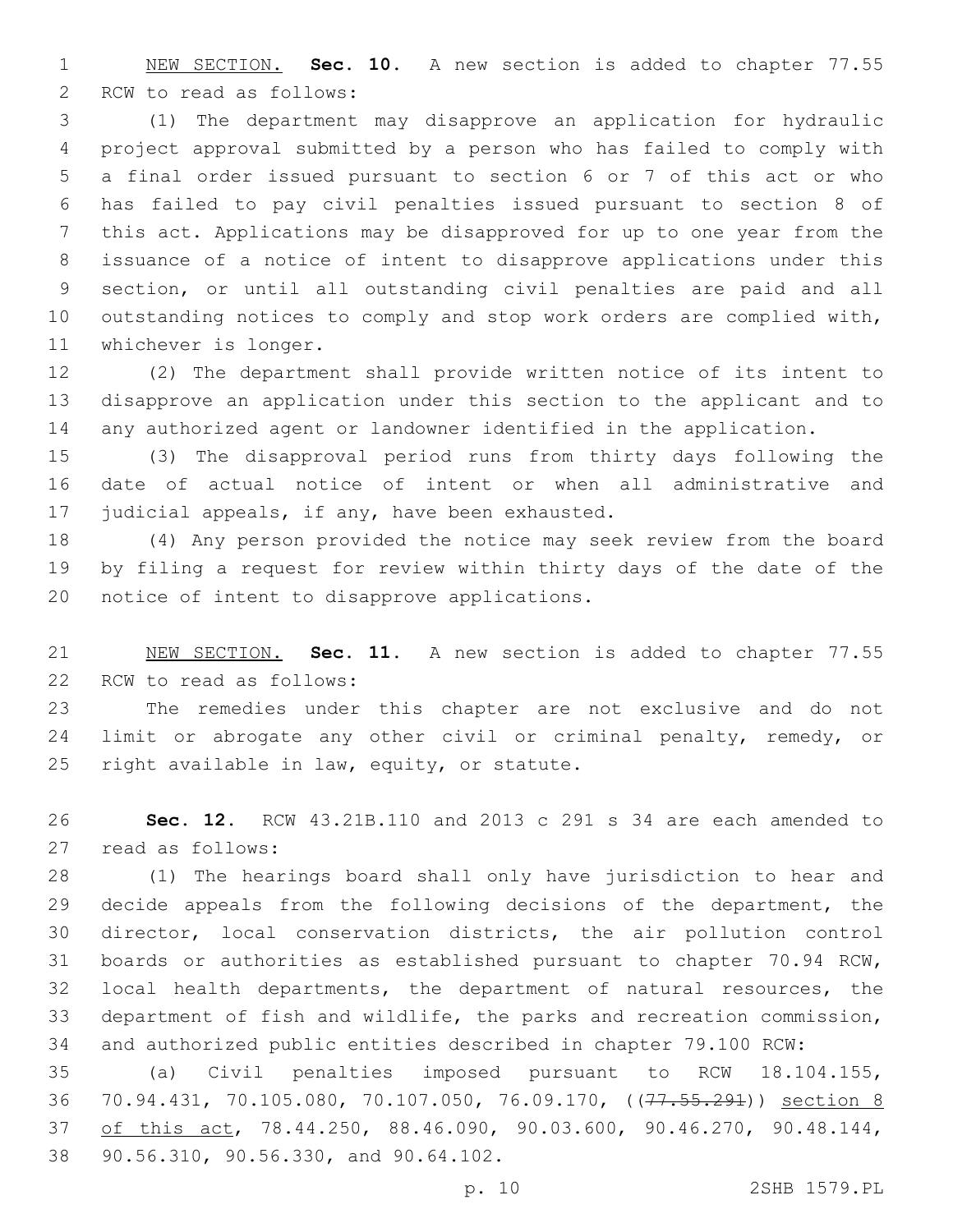(b) Orders issued pursuant to RCW 18.104.043, 18.104.060, 43.27A.190, 70.94.211, 70.94.332, 70.105.095, 86.16.020, 88.46.070, 3 90.14.130, 90.46.250, 90.48.120, and 90.56.330.

 (c) Except as provided in RCW 90.03.210(2), the issuance, modification, or termination of any permit, certificate, or license by the department or any air authority in the exercise of its jurisdiction, including the issuance or termination of a waste disposal permit, the denial of an application for a waste disposal permit, the modification of the conditions or the terms of a waste disposal permit, or a decision to approve or deny an application for a solid waste permit exemption under RCW 70.95.300.

 (d) Decisions of local health departments regarding the grant or denial of solid waste permits pursuant to chapter 70.95 RCW.

 (e) Decisions of local health departments regarding the issuance and enforcement of permits to use or dispose of biosolids under RCW 16 70.95J.080.

 (f) Decisions of the department regarding waste-derived fertilizer or micronutrient fertilizer under RCW 15.54.820, and decisions of the department regarding waste-derived soil amendments under RCW 70.95.205.20

 (g) Decisions of local conservation districts related to the denial of approval or denial of certification of a dairy nutrient management plan; conditions contained in a plan; application of any dairy nutrient management practices, standards, methods, and technologies to a particular dairy farm; and failure to adhere to the plan review and approval timelines in RCW 90.64.026.

 (h) Any other decision by the department or an air authority which pursuant to law must be decided as an adjudicative proceeding 29 under chapter 34.05 RCW.

 (i) Decisions of the department of natural resources, the department of fish and wildlife, and the department that are reviewable under chapter 76.09 RCW, and the department of natural resources' appeals of county, city, or town objections under RCW 76.09.050(7).34

 (j) Forest health hazard orders issued by the commissioner of 36 public lands under RCW 76.06.180.

 (k) Decisions of the department of fish and wildlife to issue, deny, condition, or modify a hydraulic project approval permit under chapter 77.55 RCW, to issue a stop work order, to issue a notice to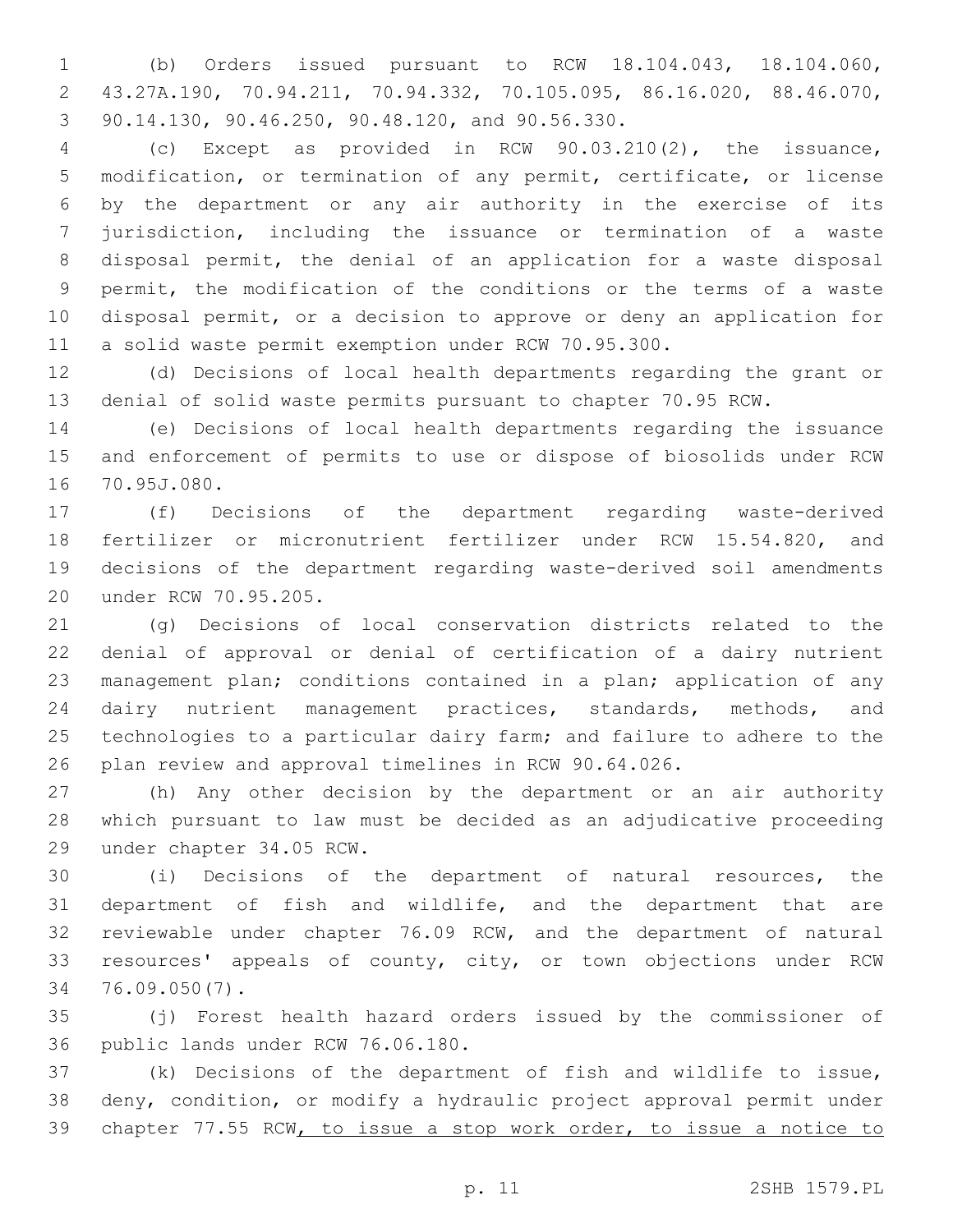comply, to issue a civil penalty, or to issue a notice of intent to 2 disapprove applications.

 (l) Decisions of the department of natural resources that are 4 reviewable under RCW 78.44.270.

 (m) Decisions of an authorized public entity under RCW 79.100.010 to take temporary possession or custody of a vessel or to contest the amount of reimbursement owed that are reviewable by the hearings 8 board under RCW 79.100.120.

 (2) The following hearings shall not be conducted by the hearings 10 board:

 (a) Hearings required by law to be conducted by the shorelines 12 hearings board pursuant to chapter 90.58 RCW.

 (b) Hearings conducted by the department pursuant to RCW 70.94.332, 70.94.390, 70.94.395, 70.94.400, 70.94.405, 70.94.410, and 15 90.44.180.

 (c) Appeals of decisions by the department under RCW 90.03.110 17 and 90.44.220.

 (d) Hearings conducted by the department to adopt, modify, or 19 repeal rules.

 (3) Review of rules and regulations adopted by the hearings board shall be subject to review in accordance with the provisions of the 22 administrative procedure act, chapter 34.05 RCW.

 NEW SECTION. **Sec. 13.** A new section is added to chapter 43.23 24 RCW to read as follows:

 (1) The state conservation commission shall convene and facilitate the departments of ecology, agriculture, fish and 27 wildlife, and natural resources, and the state conservation 28 commission to work together cooperatively, efficiently, and productively on the expeditious construction of three demonstration projects. The legislature expects that the joint and contemporaneous participation of all these state agencies will expedite the permitting of these demonstration projects. The legislature further intends that the collaborative process that the stakeholder group creates, including local stakeholders among others, will be used as a 35 model for river management throughout the state.

 (2) The floodplain management strategies developed in the process in this section must address multiple benefits including: Reducing flood hazard to public infrastructure and other land uses caused by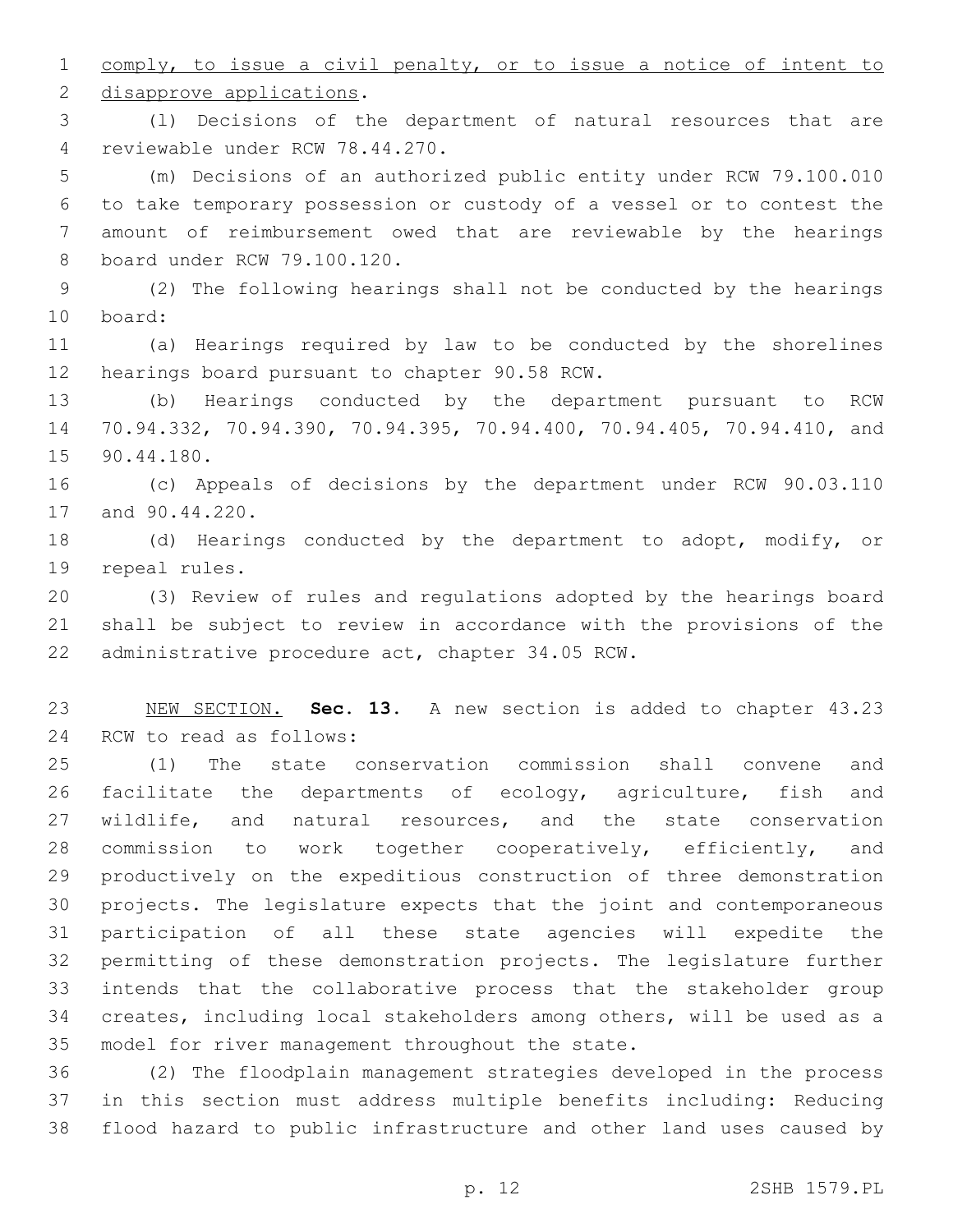sediment accumulation or for other causes; improving fish and 2 wildlife habitat; sustaining viable agriculture; and public access.

 (3) The state conservation commission and the departments of agriculture, natural resources, fish and wildlife, and ecology must jointly identify and assess three demonstration projects that test the effectiveness and costs of river management by using various management strategies and techniques as applied to accomplish the 8 following goals:

(a) Protection of agricultural lands;9

(b) Restoration or enhancement of fish runs; and

(c) Protection of public infrastructure and recreational access.

 (4)(a) The state conservation commission must convene and facilitate a stakeholder group consisting of the departments of agriculture, natural resources, fish and wildlife, and ecology, and the state conservation commission, local and statewide agricultural organizations and conservation districts, land conservation organizations, and local governments with interest and experience in floodplain management techniques. The stakeholder group must develop and assess three demonstration projects, one located in Whatcom county, one located in Snohomish county, and one located in Grays Harbor county. The departments must also seek the participation and the views of the federally recognized tribes that may be affected by 23 each pilot project.

 (b) The disposition of any gravel resources removed as a result of these pilot projects that are owned by the state must be consistent with chapter 79.140 RCW, otherwise they must be: (i) Used at the departments' discretion in projects related to fish programs in the local area of the project or by property owners adjacent to the project; (ii) made available to a local tribe for its use; or (iii) sold and the proceeds applied to funding the demonstration 31 projects.

 (5) At a minimum, the pilot projects must examine the following 33 management strategies and techniques:

 (a) Setting back levees and other measures to accommodate high flow with reduced risk to property, while providing space for river processes that are vital to the creation of fish habitat;

(b) Providing deeper, cooler holes for fish life;

 (c) Removing excess sediment and gravel that causes diversion of 39 water and erosion of river banks and farmland;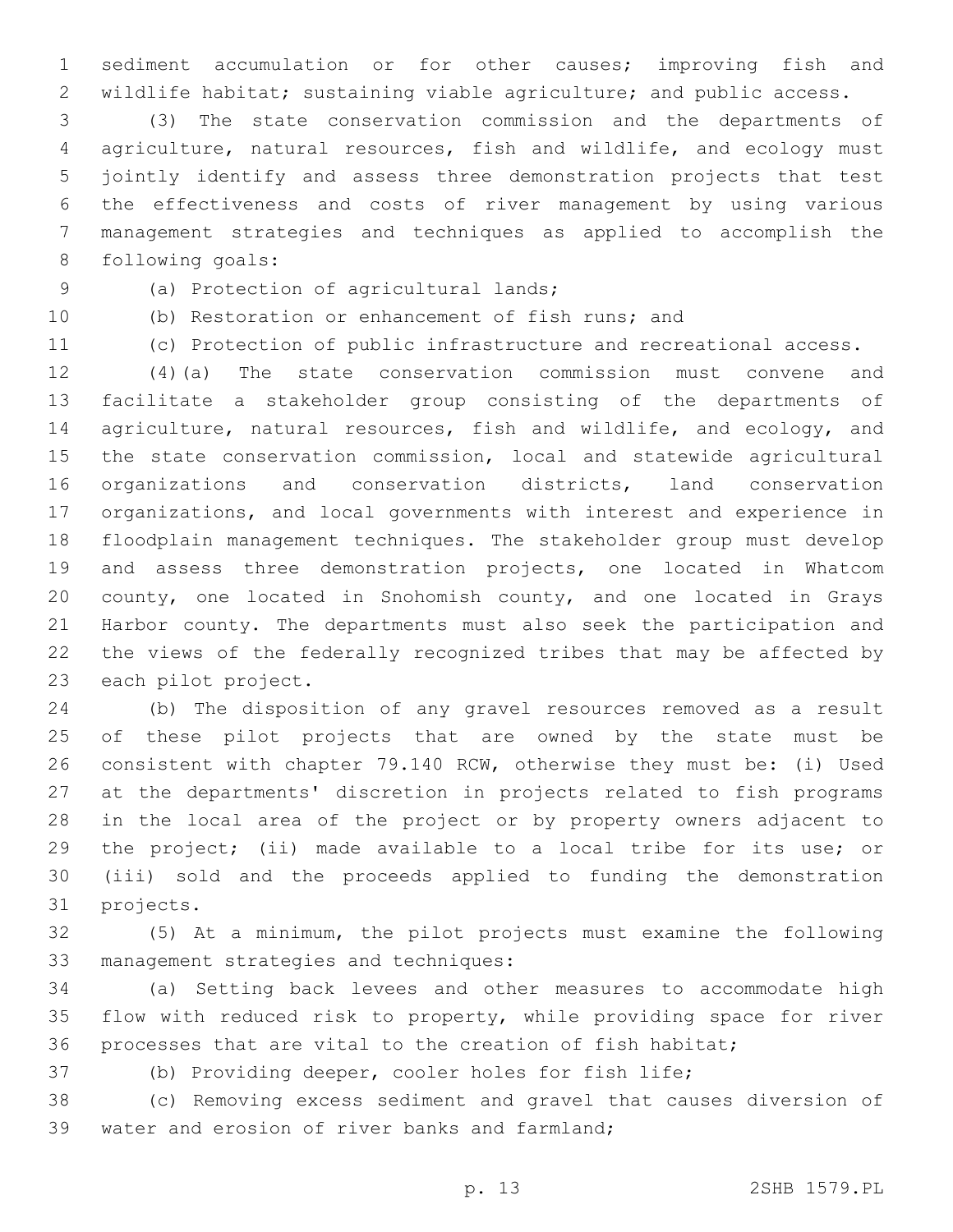(d) Providing off-channels for habitat as refuge during high 2 flows;

 (e) Ensuring that any management activities leave sufficient 4 gravel and sediment for fish spawning and rearing;

 (f) Providing stable river banks that will allow for long-term growth of riparian enhancement efforts, such as planting shade trees 7 and hedgerows;

 (g) Protecting existing mature treed riparian zones that cool the 9 waters;

 (h) Restoring previously existing bank contours that protect the 11 land from erosion caused by more intense and more frequent flooding; 12 and

 (i) Developing management practices that reduce the amount of gravel, sediment, and woody debris deposited into farm fields.

 (6) By December 31, 2020, the state conservation commission must coordinate the development of a report to the legislative committees with oversight of agriculture, water, rural economic development, ecology, fish and wildlife, and natural resources. The report should include the input of all state agencies, tribes, local entities, and stakeholders participating in, or commenting on, the process identified in this section. The report must include, but not be limited to, the following elements: (a) Their progress toward setting benchmarks and meeting the stakeholder group's timetable; (b) any decisions made in assessing the projects; and (c) agency recommendations for funding of the projects from federal grants, federal loans, state grants and loans, and private donations, or if other funding sources are not available or complete, submitting the three projects for consideration in the biennial capital budget request to the governor and the legislature. The departments must report annually thereafter by December 31st of each year.

 (7) The stakeholder group must be staffed jointly by the 32 departments.

 (8) Within amounts appropriated in the omnibus operating appropriations act, the state conservation commission, the department of ecology, the department of agriculture, the department of fish and wildlife, and the department of natural resources shall implement all requirements in this section.

38 (9) This section expires June 30, 2030.